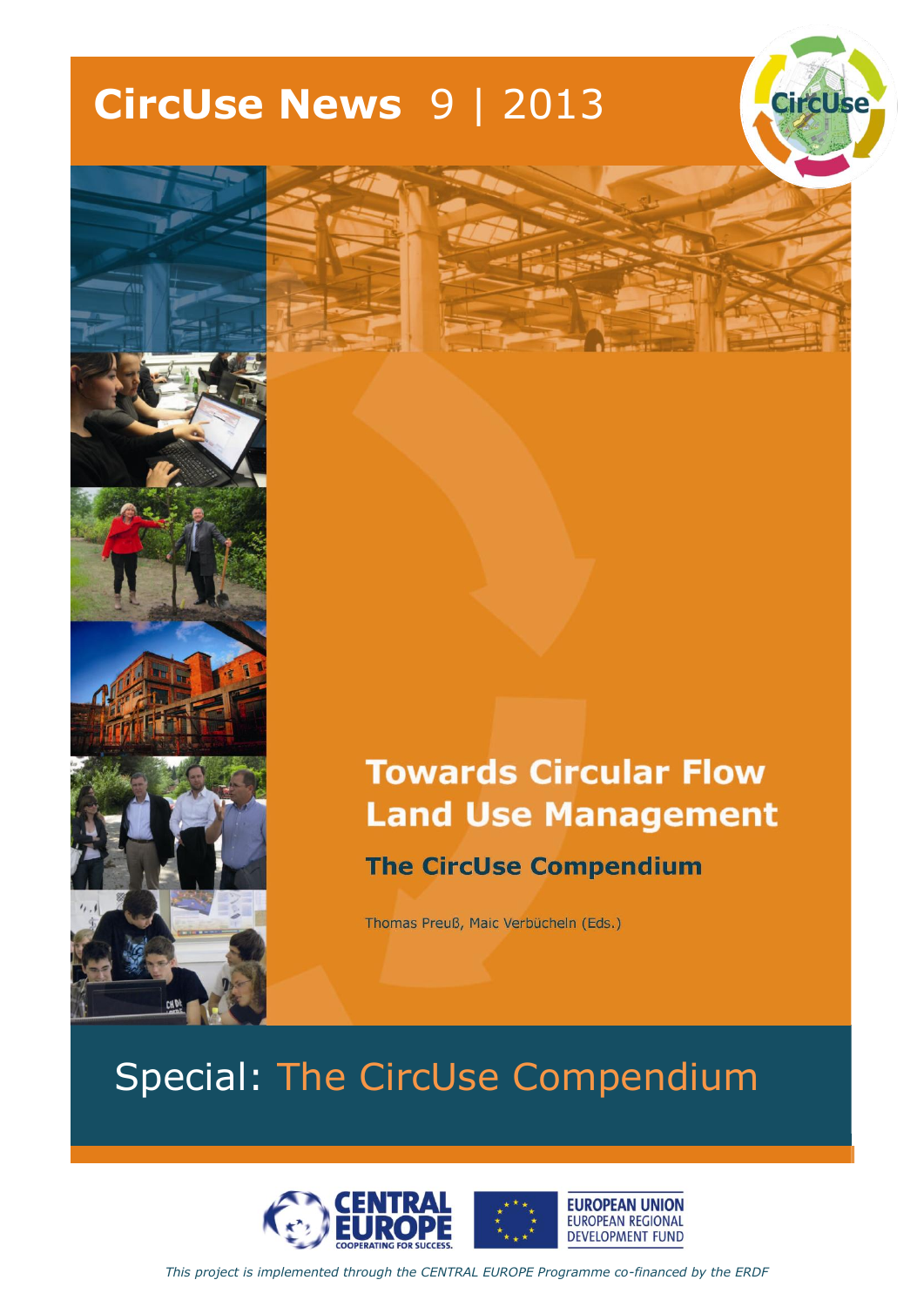### To Spotlight **2**

# The CircUse Compendium

### **Newly published: The CircUse Compendium**



**Figure 1: Students in Trnava working on brownfield revitalisation.**



CHANGE O THE SECRET SERVICE OF THE UNIVERSIDAD SERVICE OF THE UNIVERSIDAD OF THE UNIVERSIDAD OF THE UNIVERSIDAD ٠. **Figure 2: Brochure to the first land management agency in Austria.**



**Figure 3: Pupils learning the principle of circular flow land use management in school.** 



**municipalities and other stakeholder.** 



The CircUse Compendium with the title "Towards Circular Flow Land Use Management" is a collection of outputs, findings and recommendations of the CircUse project- active from March 2010 until August 2013. With the contribution of all CircUse project partners the project now presents a structured collection of ideas and practice examples for professionals in the municipalities and regions in Central Europe. The printed version of the compendium includes a CD ROM with the software for the CircUse data management tool. In the following an overview of the content presented in this compendium is given.

#### **Chapter 1 "Introduction: Towards Circular Flow Land Use Management"**

includes a preface of the CircUse lead partner, an executive summary and a description of the compendium.

#### **Chapter 2 "Why is Land Management Important"**

describes the reason why circular flow land use management is an object of the Central Europe project. This includes the purpose and concept of the project as well as basic project information e. g. partners and regions involved.

#### **Chapter 3 "The Approach of Circular Flow Land Use Management"**

describes the principle, targets and space oriented potentials of a circular flow land use management approach and introduces the fields of activity.

#### **Chapter 4 "How to Implement"**

describes the fields of activity in detail and highlights available and new potential instruments for implementing a circular flow land use management. This includes issues such as information, data management, planning processes, financing, marketing, organisation, management and co-operation, participation and awareness raising.

#### **Chapter 5 "CircUse Pilot Projects"**

describes the action plans for a sustainable land use in the City of Piekary (Poland), Micro-region of Trnava (Slovakia), Region of Middle Saxony (Germany), Region of Voitsberg (Austria), City of Asti (Italy) and Region of Usti (Czech Republic).

#### **Chapter 6 "Recommendations"**

includes a final conclusion and a section which summarizes the lessons learnt from the project for national and European levels of governance. This chapter also refers to the CircUse strategy including recommendations with transferable findings.

#### **Chapter 7**

#### **"CD-ROM – Data Management Tool"**

introduces into the handling of the CD-ROM to start working with the CircUse Data Management Tool in six languages.

#### **Where you can find the CircUse Compendium?**

**www.circuse.eu**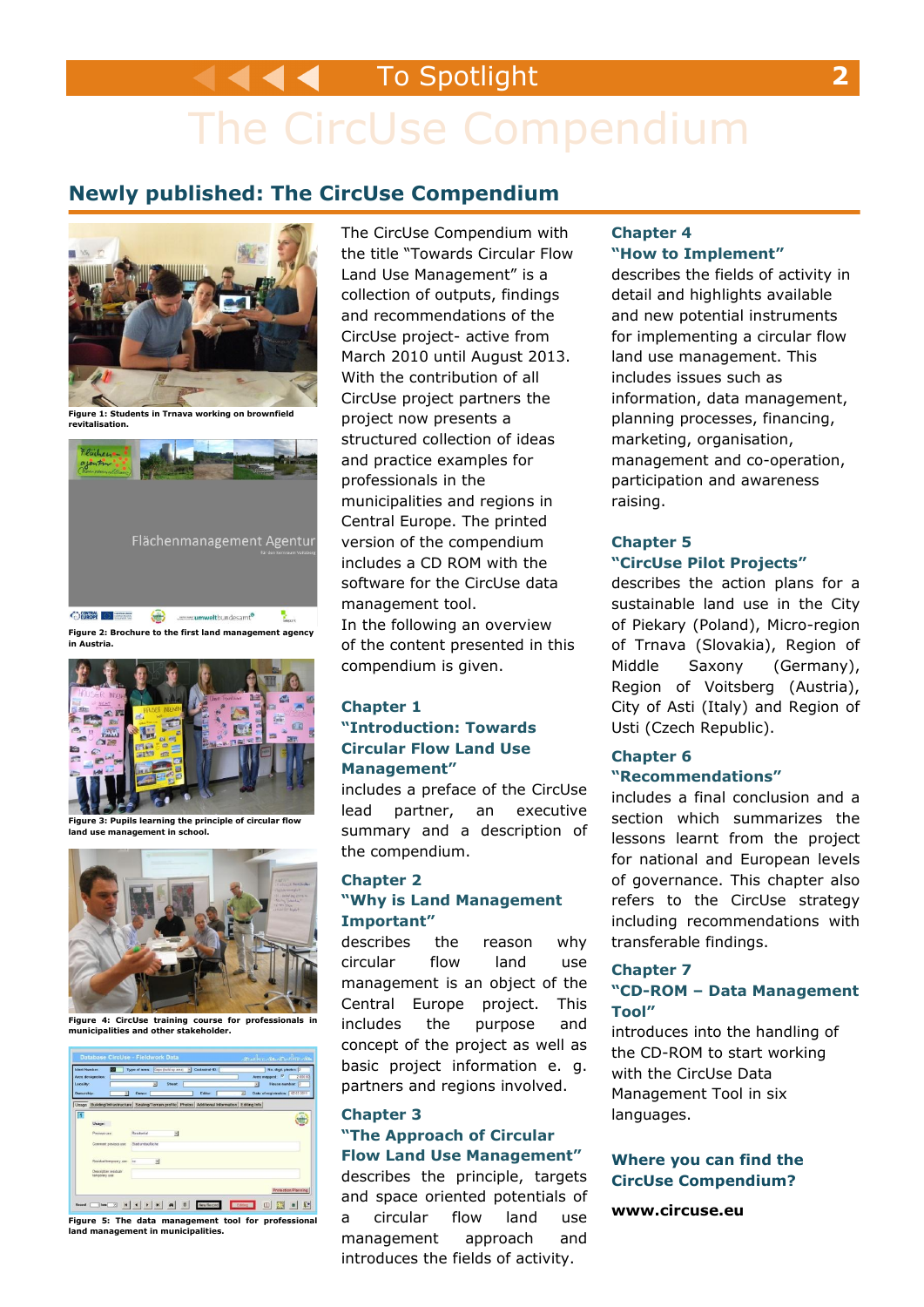# The CircUse Compendium

### **Lessons learnt from CircUse**

The CircUse approach presents a holistic adaptation of land use management that aims at enhancing social, environmental and economic sustainability. To achieve it, work has to be done in various fields of activity as described before. But the question remains, how can this best be carried out in the differing contexts of different nations, regions and municipalities?

The CircUse project was set up to answer this question. Therefore a lot of innovative solutions towards sustainable land use management have been developed in the CircUse pilot regions during the last 42 months, among others:

- The advancement of the existing EkoPark Ltd. as a local operator for circular land use management in Piekary (PL).
- The introduction of an innovative planting compensatory model by modification of the existing procedure by means of precisely indicating the place and type of compensation planting, ensuring sustainability of re-greening measures on the pilot area in Piekary Śląskie (PL).
- The innovative approach of involvement of stakeholders in the planning procedures and the set-up of multidisciplinary working groups in the Usti region (CZ).
- The development of a regional brownfield reuse management plan for innovative planning coordination at the microregional level in Trnava in connection with an intensive promotion of available brownfields (websites, real estate agencies) in Trnava (SK).
- The development and testing of InViTo (Interactive Visualization Tool) providing visual interactive support to large scale planning processes in Asti (IT).
- The set-up and impleы mentation of a new land management agency in the Voitsberg region (AT).
- The realisation of a CircUse pilot training course for local and re-gional professionals in the Voitsberg region (AT).
- The presence of a Saxon  $\blacktriangleright$ wide inter-ministerial working group for reduction of land consumption that supports activities on a regional level in Middle Saxony (DE).
- ь The combination of ERDF funds and funds of a Saxon wide brownfield programme to realise brownfield revitalisation measures in Middle Saxony (DE).
- The development of a new data base tool to support municipal land management in Middle Saxony (DE).
- The development of actions plans for a circular flow land use management in all pilot regions.
- The realisation of CircUse b. training courses for secondary schools in all pilot regions.

The variety of innovative approaches show that each region both developed their own adequate solution and transferable concepts and instruments. All innovations have been incorporated in the CircUse strategy. On the one side, the strategy was created to help guide with the implementation. On the other side this strategy has been an integral part of the overall orientation of the project to implement circular flow land use management in Central Europe. Furthermore, the strategy also communicated the progress achieved thus far and the course of actions being undertaken in the partnership regions. At the same time the CircUse strategy is the result of a learning process on the sound implementation of a new land use management approach in Central Europe – reflective of the project approach against the backdrop of European land use problems and relevant EU policies.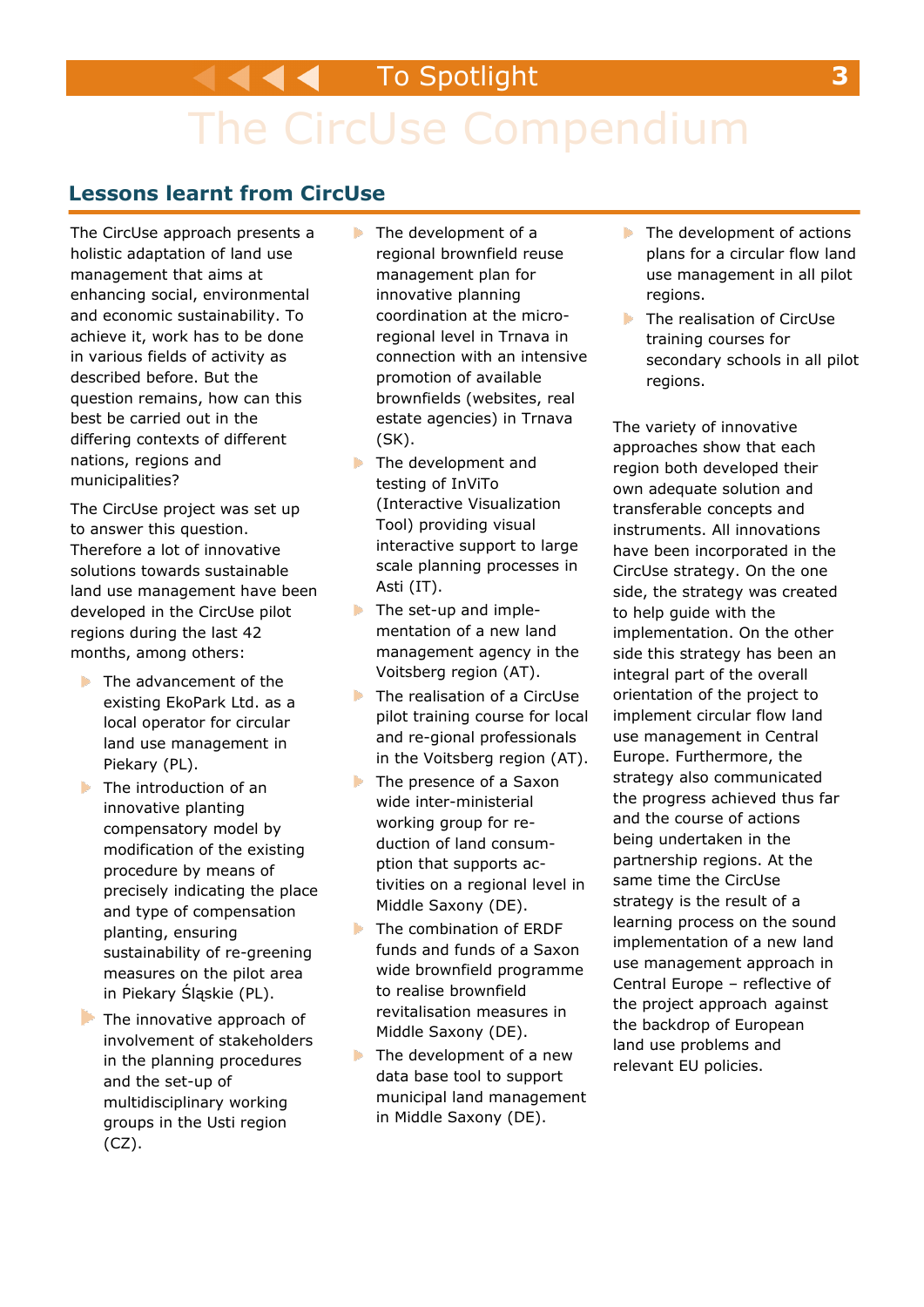To Spotlight **4**

# The CircUse Compendium

### **Lessons learnt from CircUse (cont.)**

The CircUse lessons learnt can be expressed in the form of nine recommendations:

#### **Recommendation 1:**

Common problems of land use and diversity of national and regional frameworks should be faced by a common strategy of circular flow land use management.

#### **Recommendation 2:**

Actions towards implementation of a circular flow land use management strategy in urban regions cannot be driven by the actions of a single primary stakeholder. Instead, this can only be achieved through the coordinated efforts of the various public and private stakeholders who, as planners, property owners and land developers, influence or govern how land is used.

#### **Recommendation 3:**

The setting of quantified and qualified targets is a necessary requirement for successful implementation of a management strategy according to circular flow land use management.

#### **Recommendation 4:**

Circular flow land use management requires a comprehensive information based on a clear definition of land types (incl. greenfield and brownfield areas).

#### **Recommendation 6:**

Implementation also requires an integrated course of action which encompasses a wider spectrum of policies and activities in the form of an instrument package (policy mix). To create these action plans, established and newly developed instruments should be pooled according to regional differences in framework conditions.

#### **Recommendation 7:**

The implementation of action plans need the selection of an applicable policy mix, stakeholder institutions and financing sources that meet the regional demands.

#### **Recommendation 8:**

In general, new forms of organization need to be implemented by the stakeholders of a circular flow land use management strategy. For this, institutional solutions within the EU provide ample opportunities.

#### **Recommendation 9:**

Permanent knowledge acquisition and awareness of circular land use management are crucial preconditions for the successful implementation of the strategy.

The CircUse project defines a new approach to sustainable land use management and aims at implementing the defined concept in municipalities within Central Europe.

This implementation requires the effective co-operation of stakeholders from the national, regional, and local levels in order to properly embed the process of circular flow land use management in terms of concept, organisation and practice Therefore the existing framework and its mosaic of instruments and tools to steer land use has to be applied in a consequent manner. Furthermore there is a need for economic incentives to stimulate stakeholders and decision makers to reduce land take and to strengthen inner development.

All in all – the strategy of the CircUse project includes the individual pilot regions` approaches to a circular flow land use management and a reflection of the project's approach against the backdrop of European land use problems and relevant EU policies.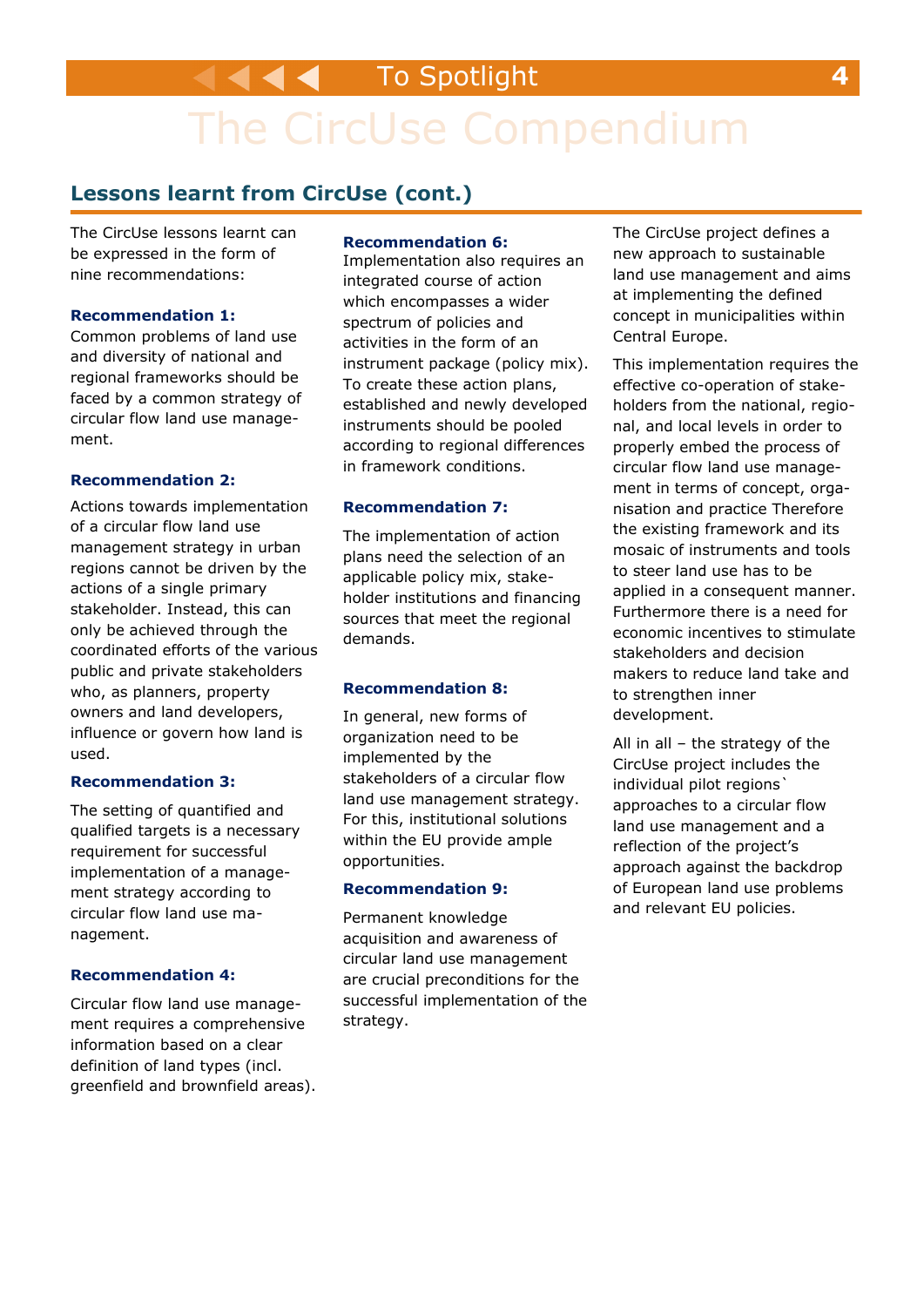# The CircUse Compendium

### **Looking Forward – What has to change and what is to be done?**

On the **European level** the importance to reduce urban sprawl and to defend the compact model of urban development in Europe have been highlighted by the European Union "Cities of tomorrow" strategic paper in perspective of the discussion on ERDF priorities in the period 2014–2020. It refers to reducing urban sprawl by recycling land and implementing compact city planning as one of the main challenges for policy and practice in European cities. One of the targets of the EU Strategy 2020 is to decouple economic growth from the use of resources. Therefore one of the EU Commission's tasks is to develop a strategic research agenda focused on challenges related to resource efficiency and land management, among others.

The Roadmap to a Resource Efficient Europe Map sets a specific policy target to reduce the future land take the European with "no net land take by 2050", and a reduction of annual land take to an average of 800 km² per year in the period 2000- 2020. This is a very important step towards a considerable reduction of future land take and prior reuse of abandoned land.

The new targets and strategies need now to be integrated in the European structural funding policies from 2014–2020 e. g. by including land management in the programs that influence the urban dimension.

Furthermore, regional operation programs can directly contribute to urban investment and brownfield redevelopment as

shown by the Saxonian practice of tackling inadequate land consumption.

On the **national and regional level** governments have taken the first steps towards realizing sustainable land use. Circular flow land use management can contribute to an integrated approach to urban development and governance. Even if national frameworks are different in the EU, member states need to revise the traditional planning system by including elements of land cycle management*.*

The regional level should play an important role in the integration of European and national policies with municipal land strategies. Regarding national, regional and local land management frameworks in CENTRAL EUROPE, the CircUse experiences confirmed that one of the major obstacles in achieving circular flow land use management is the complexity and the multitude of forces and factors that influence the decisionmaking process in all countries. Planning and permission procedures result in being long and complex, many stakeholders have to participate in the process and lack of co-operation and co-ordination among different competent authorities is slowing down the process significantly. This long process has a negative impact on the global image of brownfield redevelopment and drives many developers towards greenfield development.

For sustainable land management it is essential to improve this decision-making process in order to make

brownfield redevelopment ompetitive to greenfield development. This comprises of the simplification of relevant planning and permission procedures, better co-operation and co-ordination between the different competent authorities and a pro-active attitude of the public sector in order to attract investors and developers to brownfield sites.

Actions within the scope of modernisation of the public sector and the delivery of better governance need to be undertaken. The CircUse partner experiences highlight the general need for new institutional solutions of land management either by formal or informal structures

Finally the transnational exchange of experiences and cooperation on these topics is strongly needed in the future. Transnational cooperation will create synergies between actors with different experience of land use management and who are influenced by different local/ regional and national frameworks and government strategies. The CircUse partnership has developed strong and ongoing links between scientific and technical institutions responsible to local and regional/ national institutions involved in the implementation of the project results e. g. under ERDF mainstream funding 2014–2020. The CircUse partners are committed to supporting sustainable land use change through the further development of the CircUse concepts and informational tools and will continue to promote the CircUse concept in the future.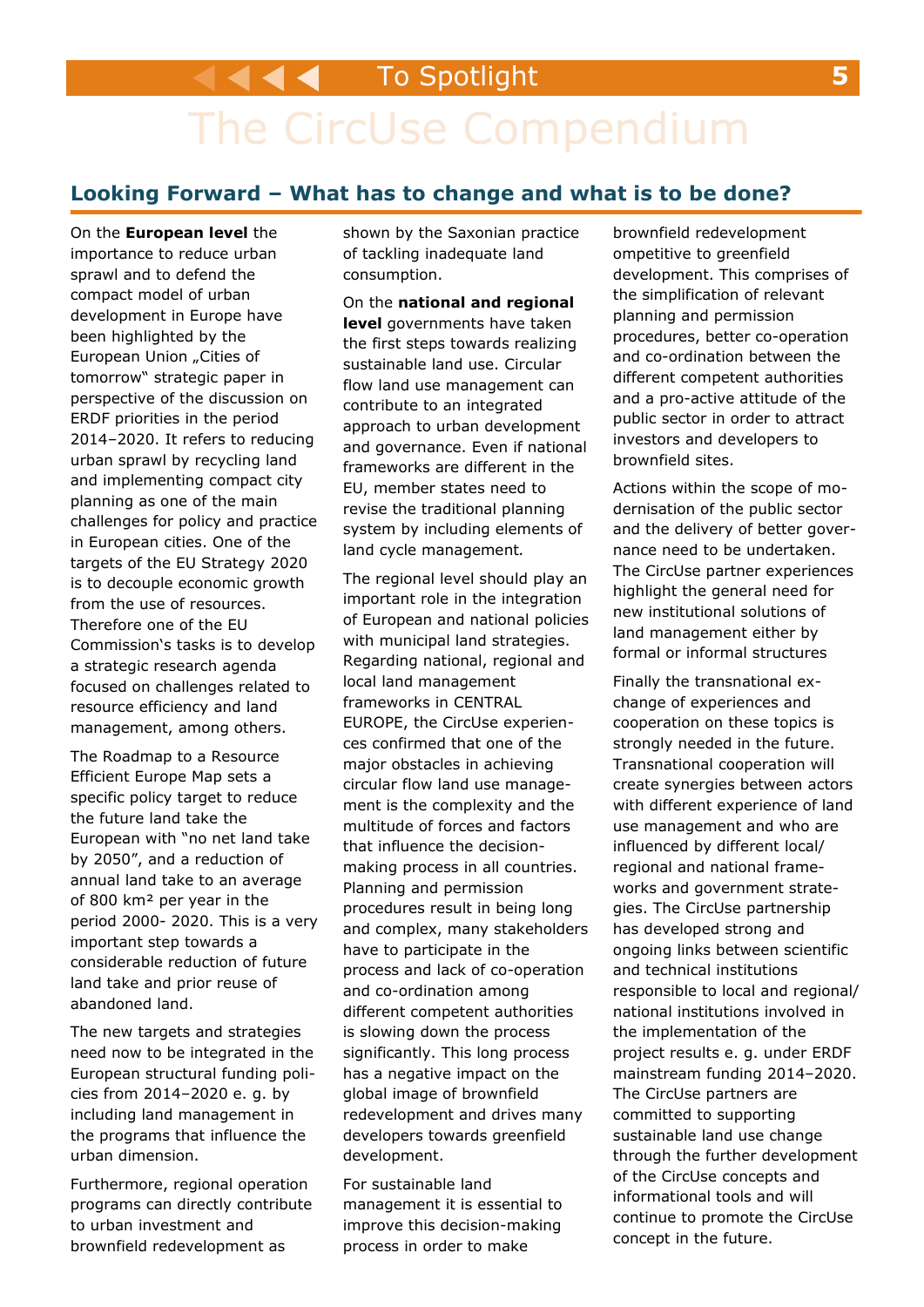# The CircUse Compendium

### **Stakeholder Feedback on CircUse Outputs and Activities**



"Diligent use of our soil resources and efficient use of built-up land are the key challenges for the future."

Franz Voves (Governor of Styria in Austria)



"Our participation in the CircUse project allows the local residents to discuss issues common to all of Europe: the restoration of brownfield sites and the revitalisation of derelict lands."

Davide Arri (Vice Mayor of the Municipality of Asti)



"With the help of CircUse a data management tool was realised which helps municipalities all over Europe to implement the idea of circular flow land use management."

Bernd Siemer (Saxon State Office for the Environment, Agriculture and Geology)



"In addition to the internal networking inside the administration projects such as CircUse are substantial approaches for a regional policy."

Karl Petinger (Representative of the Styrian parliament)